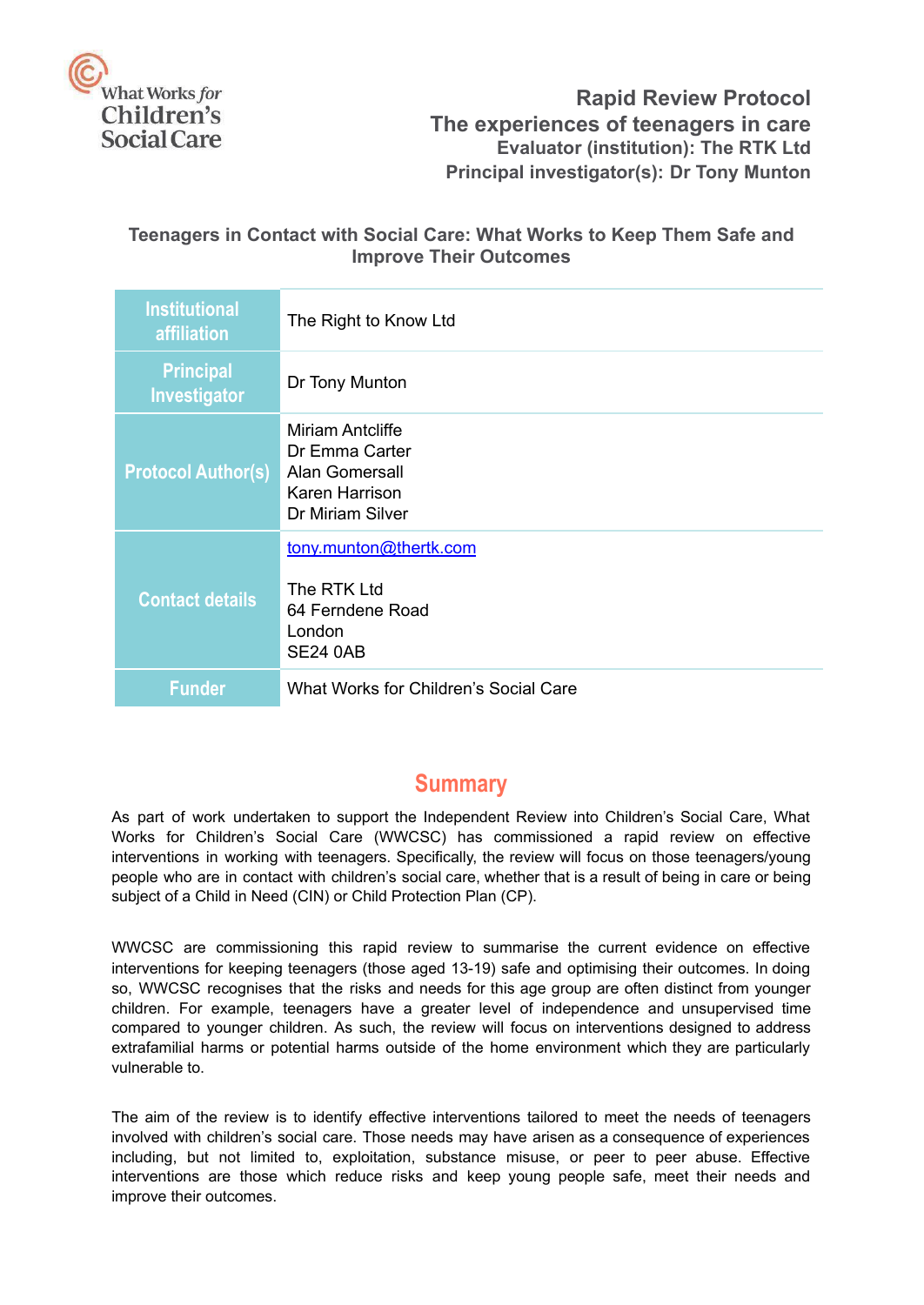# **Table of contents**

<span id="page-1-0"></span>

| <b>SUMMARY</b>                                                                                                         | 1                           |
|------------------------------------------------------------------------------------------------------------------------|-----------------------------|
| <b>TABLE OF CONTENTS</b>                                                                                               | $\overline{2}$              |
| PART 1) RATIONALE AND QUESTION FORMULATION                                                                             | $\overline{2}$              |
| PART 2) IDENTIFYING RELEVANT WORK<br><b>Search Strategy</b><br><b>Study selection criteria</b><br><b>Study records</b> | $\mathbf{3}$<br>3<br>4<br>6 |
| PART 3) RISK OF BIAS ASSESSMENT                                                                                        | $\overline{7}$              |
| <b>PART 4) SUMMARISING THE EVIDENCE</b>                                                                                | $\overline{7}$              |
| <b>REGISTRATION</b>                                                                                                    | 8                           |
| <b>PERSONNEL</b>                                                                                                       | 8                           |
| <b>TIMELINE</b>                                                                                                        | 9                           |
| <b>REFERENCES</b>                                                                                                      | 9                           |

# **Part 1) Rationale and question formulation**

<span id="page-1-1"></span>**Rationale** The level of vulnerabilities and risks faced by teenagers is reflected in the numbers entering care.<sup>1</sup> Whilst more children have entered care year on year since 2008, the numbers entering care in their teenage years has increased disproportionately. To compound this, the teenage years are a challenging developmental period, for those in contact with social care these challenges are likely overlaid with a raft of significant stresses and uncertainties. Teenagers who receive support from children's social care have specific needs which differ from younger children in contact with social care due to their developmental stage.<sup>2</sup> Rather than being caused direct harm by their parents or carers, teenagers may experience, or be at risk of experiencing, specific harms outside of the home context that parents are unable to stop. These extrafamilial harms may include criminal and sexual exploitation, serious youth violence and peer-on-peer abuse. $3$  There is an urgent need to improve capacity to identify these external risks, and ensure the right support is in place.<sup>4</sup> The review will therefore focus on contextual safeguarding issues, looking at interventions designed to support young people exposed to harms and abuse in their relationships in schools, communities and online.<sup>5</sup>

<sup>2</sup> ibid. <sup>1</sup>Children's Commissioner (2021). *Characteristics of children entering care for the first time as teenagers* <https://www.childrenscommissioner.gov.uk/report/characteristics-of-children-entering-care-for-the-first-time-as-teenagers/>

<sup>4</sup> ibid <sup>3</sup> The Independent Review of Children's Social Care (2021). *The case for change*. case-for-change.pdf [\(independent-review.uk\)](https://childrenssocialcare.independent-review.uk/wp-content/uploads/2021/06/case-for-change.pdf)

<sup>5</sup> Firmin, C. E. (2017). *Contextual safeguarding: an overview of the operational, strategic and conceptual framework*. University of Bedfordshire.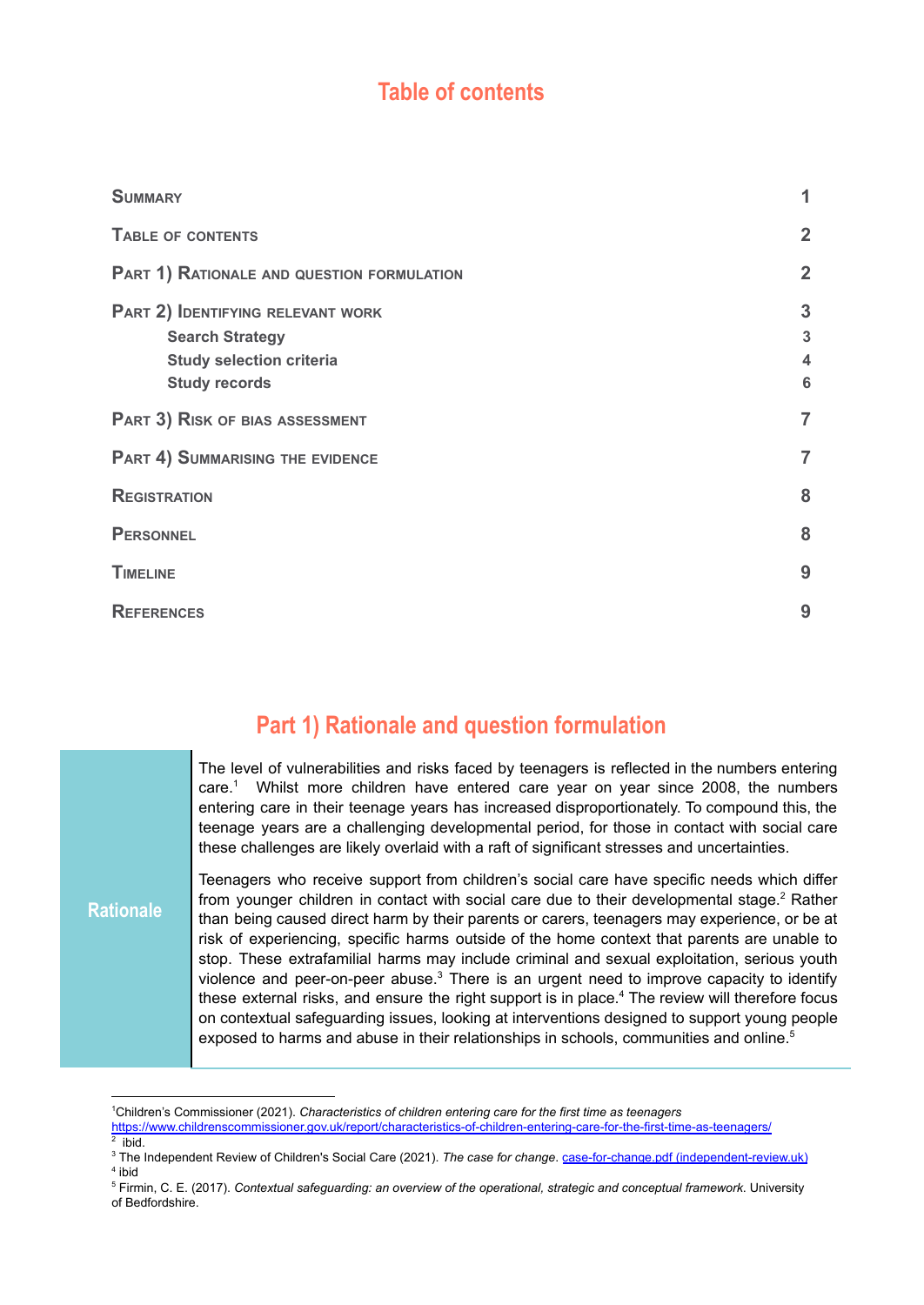|                 | Considering the complexity, level, and prevalence of extrafamilial harms experienced by this<br>age group. WWCSC has commissioned this review to identify what strategies or<br>interventions are effective in reducing risks to keep young people safe, meeting their needs<br>and improving their outcomes. |                                                                                                                                                                                                                                                                                                                                                                                 |  |
|-----------------|---------------------------------------------------------------------------------------------------------------------------------------------------------------------------------------------------------------------------------------------------------------------------------------------------------------|---------------------------------------------------------------------------------------------------------------------------------------------------------------------------------------------------------------------------------------------------------------------------------------------------------------------------------------------------------------------------------|--|
|                 | <b>Primary research question:</b><br><b>Secondary research question:</b>                                                                                                                                                                                                                                      | What interventions have been put in place to respond to the needs of teenagers involved with<br>children's social care and are these effective?<br>What are the barriers and facilitators to implementation of interventions and does evidence<br>suggest they are acceptable to target groups?                                                                                 |  |
|                 | <b>PICO</b>                                                                                                                                                                                                                                                                                                   | <b>Definition</b>                                                                                                                                                                                                                                                                                                                                                               |  |
| <b>Research</b> | Population                                                                                                                                                                                                                                                                                                    | Teenagers (aged 13-19) who are receiving services from<br>Children's social care either due to being in care or via a CP or<br>CIN plan.                                                                                                                                                                                                                                        |  |
| question(s)     | <b>Interventions</b>                                                                                                                                                                                                                                                                                          | Approaches to responding to the needs of the target population<br>that meet all inclusion criteria.                                                                                                                                                                                                                                                                             |  |
|                 | Comparators                                                                                                                                                                                                                                                                                                   | Any study that includes an intervention and comparison group,<br>with samples randomly allocated or matched.                                                                                                                                                                                                                                                                    |  |
|                 | <b>Outcomes</b>                                                                                                                                                                                                                                                                                               | Those specifically associated with interventions designed to<br>address extra-familial/out of home harm. These may include<br>social outcomes such as housing or employment, as well as<br>educational, physical and mental health outcomes. Any other<br>outcomes specifically identified in the literature by teenagers or<br>their families and carers as important to them. |  |
|                 |                                                                                                                                                                                                                                                                                                               |                                                                                                                                                                                                                                                                                                                                                                                 |  |

# **Part 2) Identifying relevant work**

# <span id="page-2-1"></span><span id="page-2-0"></span>**Search Strategy**

| <b>Electronic</b><br>databases | ASSIA; IBSS; PsycInfo; SCOPUS; Social Policy & Practice (SPP); Social<br>Services Abstracts; ERIC and Web of Science. Depending on the results<br>of our early searches, we may also include Embase.                                                                                                                                                                                                                                                                                                                                                                                                                                                                                                               |
|--------------------------------|--------------------------------------------------------------------------------------------------------------------------------------------------------------------------------------------------------------------------------------------------------------------------------------------------------------------------------------------------------------------------------------------------------------------------------------------------------------------------------------------------------------------------------------------------------------------------------------------------------------------------------------------------------------------------------------------------------------------|
| <b>Other sources</b>           | The SPP database is a major source of grey literature in this area $-$ it<br>forms around 30% of total SPP content. For additional grey literature we<br>will undertake searches of the ERIC database (another major grey<br>literature source primarily for research conducted in the US). We will also<br>search relevant websites, including: British Association of Social Workers<br>(BASW); Centre for Excellence and Outcomes in Children and Young<br>People's Service (C4EO); Google Scholar; National Children's Bureau<br>(NCB); and the National Society for the Protection of Children against<br>Cruelty (NSPCC).<br>In addition, we will ask WWCSC colleagues for any additional key<br>literature. |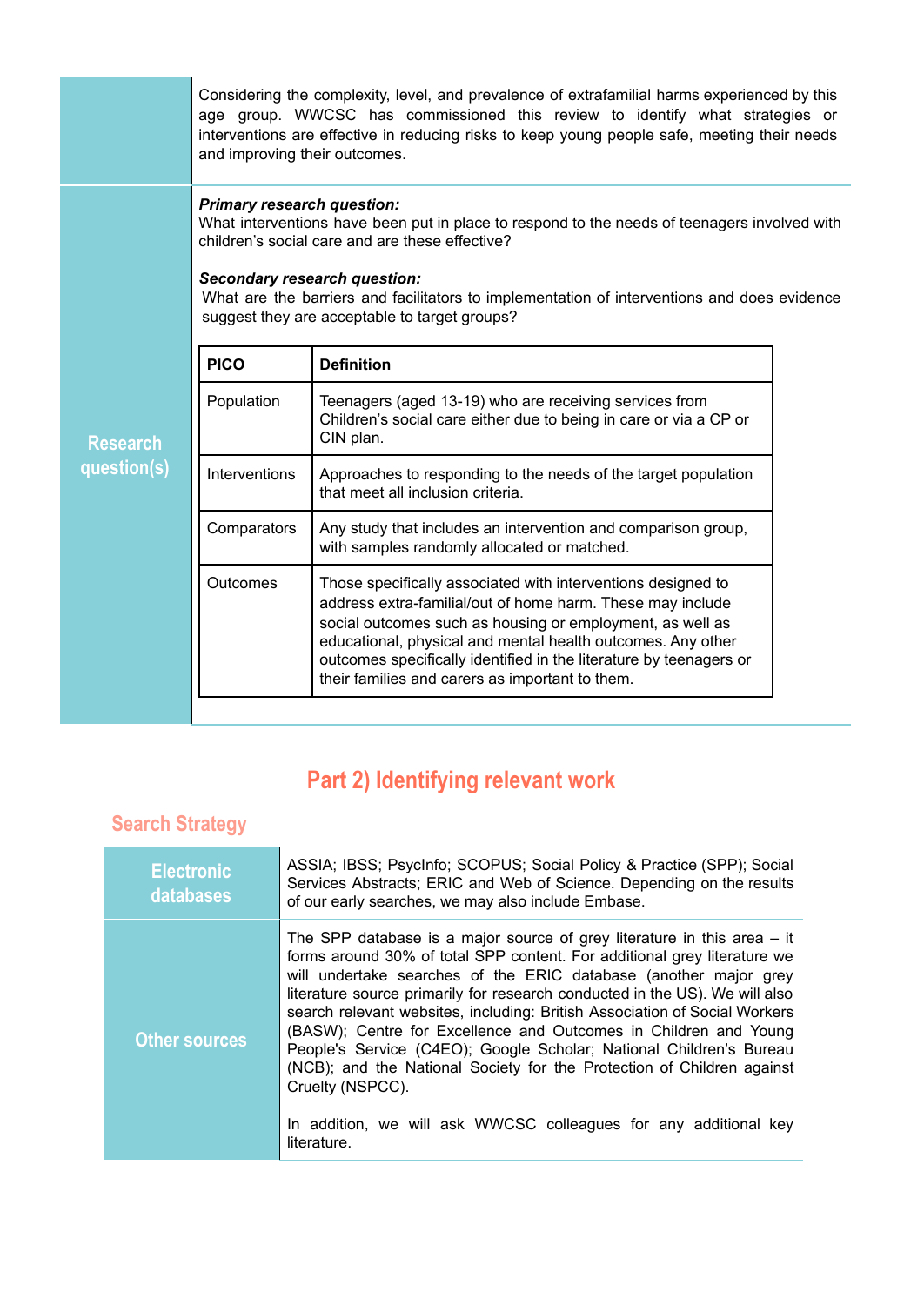| <b>Key search terms</b>         | 'Adolescent', 'teenager', 'youth', 'young', 'in care', 'out of home care'<br>'contextual safeguarding' 'extrafamilial harms' 'child in need plan' 'child<br>protection plan', 'intervention' 'evaluation' 'outcome'.                                                                                                                                                  |
|---------------------------------|-----------------------------------------------------------------------------------------------------------------------------------------------------------------------------------------------------------------------------------------------------------------------------------------------------------------------------------------------------------------------|
|                                 | Developing search strategies is an iterative process. Early strings include<br>a set of broad search terms. Subsequent iterations are refined through<br>comparing successive search strings in terms of their sensitivity and<br>precision. The development process ends once<br>novel<br>string<br>developments fail to identify new relevant records. <sup>6</sup> |
|                                 | For this review, the first iteration of search strings will be as follows:<br>(adolescen* or teenage* or young or youth) and ("in care" or<br>1.<br>"out of home care" or "foster care" or "residential care" or<br>"social care") and (intervention* or outcome* or experience)                                                                                      |
| <b>Draft search</b><br>strategy | 2. (adolescen* or teenage* or young or youth) and (("child in<br>need" or "child protection" or safeguarding) and plan*) and<br>(intervention* or outcome* or experience)                                                                                                                                                                                             |
|                                 | Subsequent iterations of search strings may include terms to reflect<br>teenagers' experiences including, but not limited to, exploitation,<br>substance misuse, and peer to peer abuse. Issues of research design<br>and effectiveness are identified at the inclusion/exclusion filtering stage of<br>the review process.                                           |
|                                 | To ensure replicability of searches, the review report will provide<br>methodical documentation of the string development process. That will<br>include details of each search string iteration, the databases to which they<br>were applied, and the total number of records retrieved by each search<br>strategy.                                                   |

# <span id="page-3-0"></span>**Study selection criteria**

| Inclusion criteria        | Date: 2000 onwards<br>Language: English<br>Country: UK (including devolved administrations), USA, Canada,<br>Australia, New Zealand, Ireland.<br>Study type: Selected range of evaluations from the SCIE review<br>guidelines <sup><math>7</math></sup> – from RCTs, QEDs and process evaluations, descriptive<br>studies including teenager and carer views, and reports of local authority<br>committees, organisational and expert intelligence. In the first instance we<br>will search for systematic reviews.<br>Population: Teenagers (aged 13-19) who are receiving services from<br>Children's social care either due to being in care or via a CP or CIN plan. |
|---------------------------|--------------------------------------------------------------------------------------------------------------------------------------------------------------------------------------------------------------------------------------------------------------------------------------------------------------------------------------------------------------------------------------------------------------------------------------------------------------------------------------------------------------------------------------------------------------------------------------------------------------------------------------------------------------------------|
| <b>Exclusion criteria</b> | Studies published prior to 2000<br>Single case study designs<br>Specific interventions for services designed for disabled children<br>$\overline{\phantom{a}}$                                                                                                                                                                                                                                                                                                                                                                                                                                                                                                           |

<sup>&</sup>lt;sup>6</sup> Lefebvre C, Glanville J, Briscoe S, Littlewood A, Marshall C, Metzendorf MI, Noel-Storr A, Rader T, Shokraneh F, Thomas J, Wieland LS. (2021). *Chapter 4: Searching for and selecting studies*. In: Higgins JPT, Thomas J, Chandler J, Cumpston M, Li T, Page MJ, Welch VA (editors). *Cochrane Handbook for Systematic Reviews of Interventions version 6.2*). Chichester (UK): John Wiley & Sons.

<sup>7</sup>Rutter, D., Francis, J., Coren, E. and Fisher, M. (2010). *SCIE Research resource 1: SCIE systematic research reviews: guidelines (2nd edition)* SCIE Research resource 1: SCIE [systematic](https://www.scie.org.uk/publications/researchresources/rr01.asp) research reviews: guidelines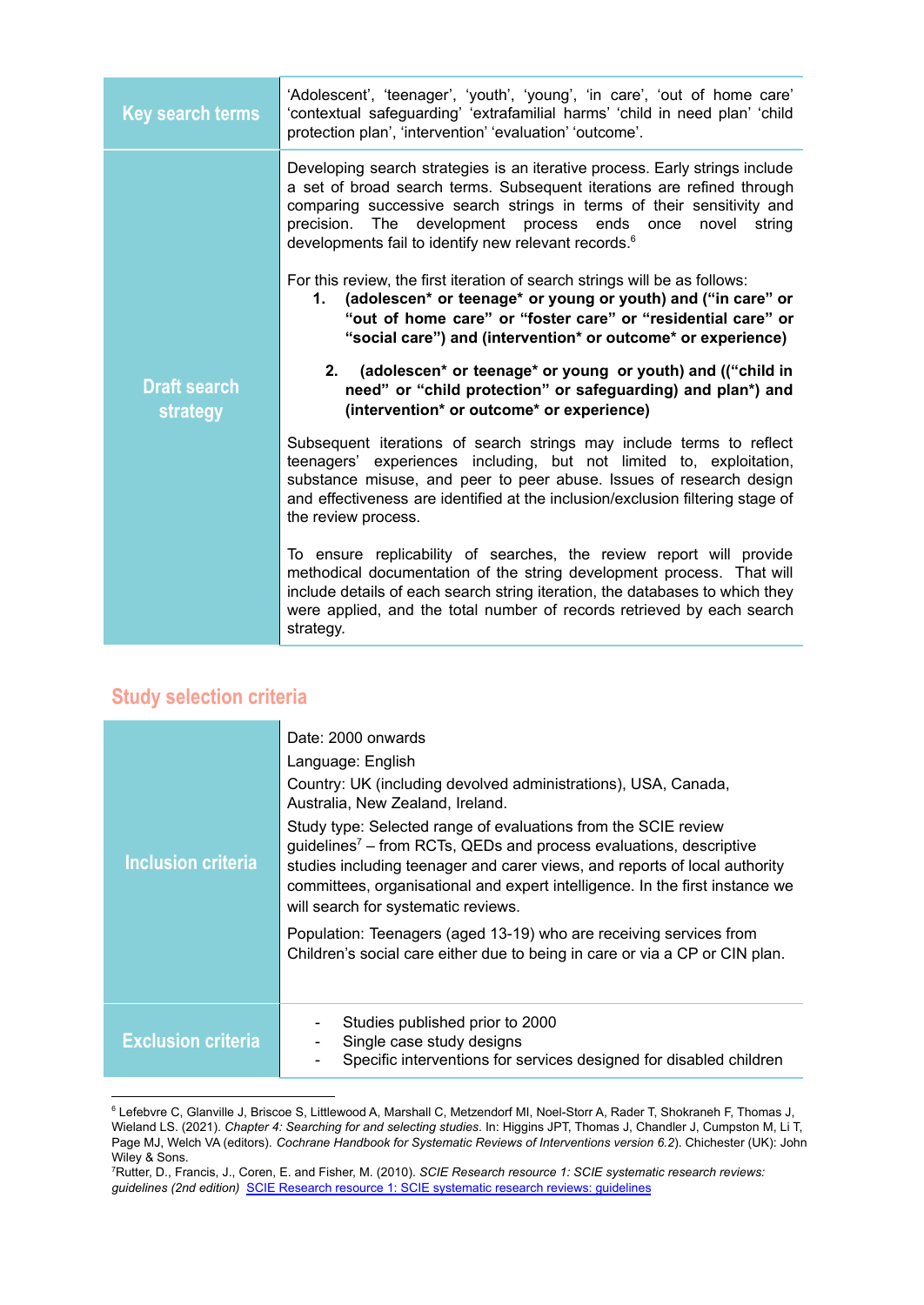|                                      | Interventions not provided by health, social or care work<br>professionals<br>Studies that include only a small sub-sample of teenage children<br>Papers not published in English<br>Papers published in countries outside of those specified for<br>inclusion<br>Papers published in EU countries and Scandinavia will not be included in<br>the main analysis. However, WWCSC have asked that the review team<br>flag any high-quality studies they identify for later review.                                                                                                                                                                                                                                                                                                                                                                                                                                                                                                                                                                                                                                                                                                                                                                                                         |
|--------------------------------------|------------------------------------------------------------------------------------------------------------------------------------------------------------------------------------------------------------------------------------------------------------------------------------------------------------------------------------------------------------------------------------------------------------------------------------------------------------------------------------------------------------------------------------------------------------------------------------------------------------------------------------------------------------------------------------------------------------------------------------------------------------------------------------------------------------------------------------------------------------------------------------------------------------------------------------------------------------------------------------------------------------------------------------------------------------------------------------------------------------------------------------------------------------------------------------------------------------------------------------------------------------------------------------------|
|                                      | a) Remove duplicates and screen abstracts<br>Searching multiple databases using the same or similar search strings<br>inevitably results in producing duplicate papers; duplicates are<br>removed to arrive at a final number of unique abstracts. Each abstract<br>is then read to establish whether the study or review it summarises is<br>likely to meet the specified inclusion/exclusion criteria. This process<br>ensures that key papers are not missed but a significant proportion of<br>studies are usually excluded at this stage.<br>As per Cochrane guidelines for rapid reviews, two experienced<br>reviewers dual screen around 20% of abstracts, with conflict<br>resolution. The remaining abstracts are screened by one reviewer.<br>Another reviewer will screen excluded abstracts and if needed resolve<br>conflicts.<br>b) Full text retrieval<br>Full versions of the texts selected on abstract are retrieved. Retrieval<br>rates typically exceed 90%. Paper copies are accessed only where<br>digital copies of texts are unavailable.                                                                                                                                                                                                                        |
| <b>Process of study</b><br>selection | (c) Screen full texts to ensure relevance and include any additional<br>materials<br>Full versions of papers are read to check they meet agreed inclusion<br>criteria. Sector experts review the list of texts for retrieval and advise<br>of any significant omissions. For this review, sector experts are Karen<br>Harrison, a manager of an Edge of Care service with over 40 years'<br>experience within various roles in children's social care, and Dr Miriam<br>Silver, a Consultant Clinical Psychologist specialising in children and<br>families' practice. Colleagues from WWCSC will be consulted to<br>identify any additional sources that they are aware of. Grey literature<br>in addition to that identified through the SPP and ERIC databases, and<br>Google searches of government, professions and third sector websites<br>will be included. This additional material will be identified through<br>web-based searches for unpublished reports referred to in papers<br>retrieved, and further citation-chasing. Unpublished works include<br>work in progress, work submitted for publication, work prepared for<br>publication but not submitted, or work not formally published but<br>available on a university website, an electronic archive or an author's |
|                                      | personal website.<br>The entire process is clearly documented in forms developed and<br>standardised for rigour and transparency by the review team (see<br>below). The forms provide a systematic record of the retrieval and                                                                                                                                                                                                                                                                                                                                                                                                                                                                                                                                                                                                                                                                                                                                                                                                                                                                                                                                                                                                                                                           |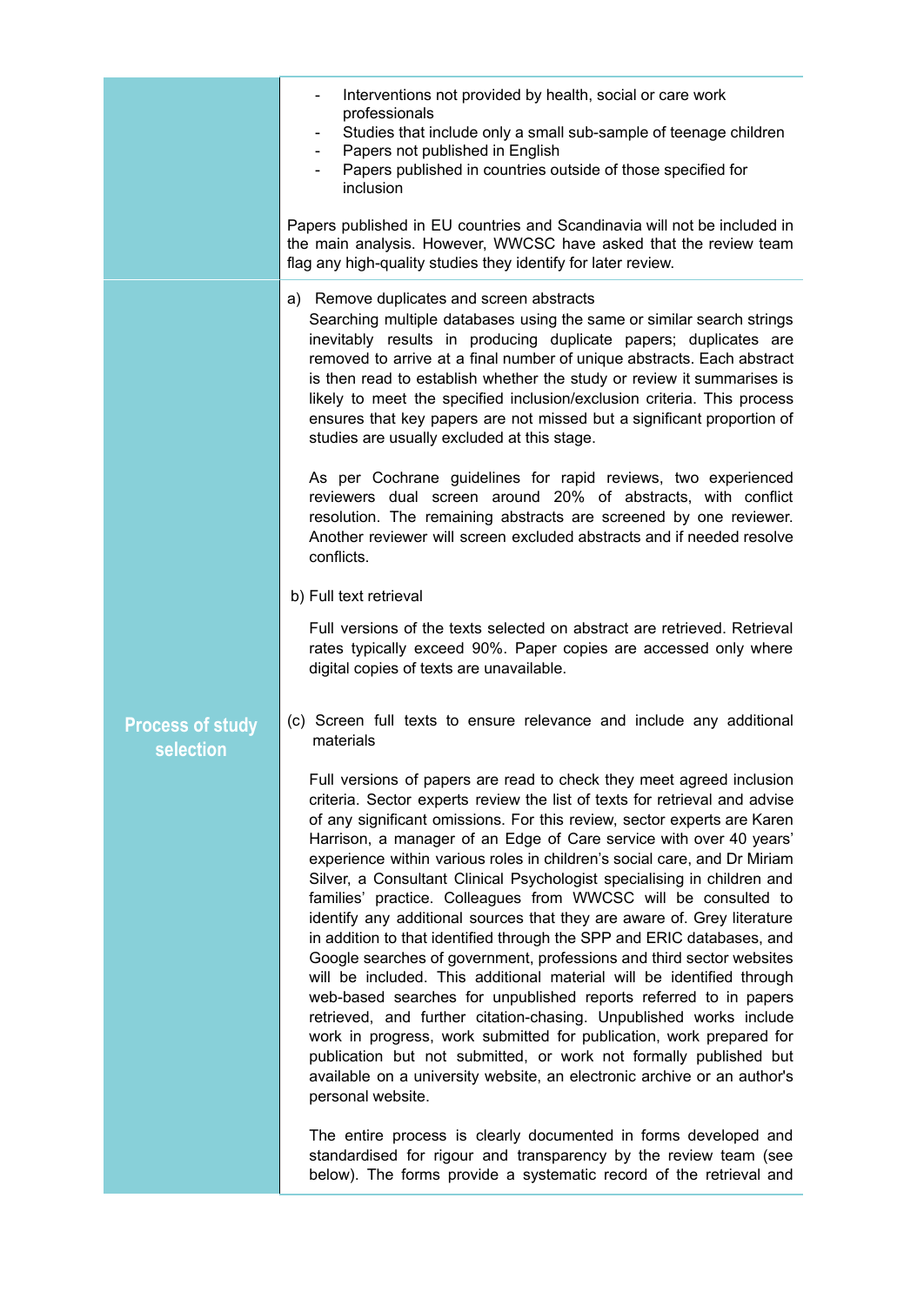<span id="page-5-0"></span>

|                                   | screening process, enabling scrutiny of material excluded for the<br>purposes of verification.                                                                                                                                                                                                                             |
|-----------------------------------|----------------------------------------------------------------------------------------------------------------------------------------------------------------------------------------------------------------------------------------------------------------------------------------------------------------------------|
| <b>Study records</b>              |                                                                                                                                                                                                                                                                                                                            |
| <b>Data collection</b>            | Data will be extracted from reports using standardised forms (see below<br>for details). Extraction from the first six reports is done independently by<br>two researchers and the results compared to establish consistency. Data<br>from all remaining reports are extracted by a single member of the<br>research team. |
| Data management<br><b>process</b> | Standardised forms are used to ensure rigour and transparency in the<br>process. (see details in section below). Extracted data forms are stored<br>in a secure folder in our Microsoft OneDrive facility file sharing site.                                                                                               |

Using standardized forms, papers are assessed on criteria based on the Critical Appraisal Skills Programme (CASP) checklists<sup>8</sup> that cover research design, methodological rigour, data analysis and validity of conclusions.

The quality of primary research studies of all designs, as set out above, are assessed on seven criteria:

- 1. Research rationale;
- 2. Research design;
- 3. Sampling;
- 4. Data collection;
- 5. Data analysis;
- 6. Interpretation and reporting of results;
- 7. Credibility of conclusions.

The quality of reviews are assessed on eight criteria:

#### **Data items**

#### 1. Review method; 2. Search strategy;

- 3. Data collection (sift);
- 4. Quality appraisal;
- 
- 5. Data analysis/synthesis (quantitative);
- 6. Qualitative synthesis;
- 7. Interpretation and reporting of results;
- 8. Credibility of conclusions.

The quality of grey literature are assessed on six criteria:

- 1. Authority
- 2. Purpose
- 3. Publication and format
- 4. Relevance
- 5. Date of publication
- 6. Documentation

The criteria above are based on the widely used AACODS checklist for the evaluation of grey literature. $9$  As described in the 'Process of study

<sup>&</sup>lt;sup>8</sup>Critical Appraisal Skills Programme (n.d.). *CASP Checklists*. *CASP [CHECKLISTS](https://casp-uk.net/casp-tools-checklists/) - CASP - Critical Appraisal Skills* Programme [\(casp-uk.net\)](https://casp-uk.net/casp-tools-checklists/)

<sup>9</sup> Tyndall, J. (2010). *The AACODS checklist*. Flinders University.

[AACODS\\_Checklist.pdf;jsessionid=460074D842978E2544C2584BEAFC639B](https://dspace.flinders.edu.au/xmlui/bitstream/handle/2328/3326/AACODS_Checklist.pdf;jsessionid=460074D842978E2544C2584BEAFC639B?sequence=4) (flinders.edu.au)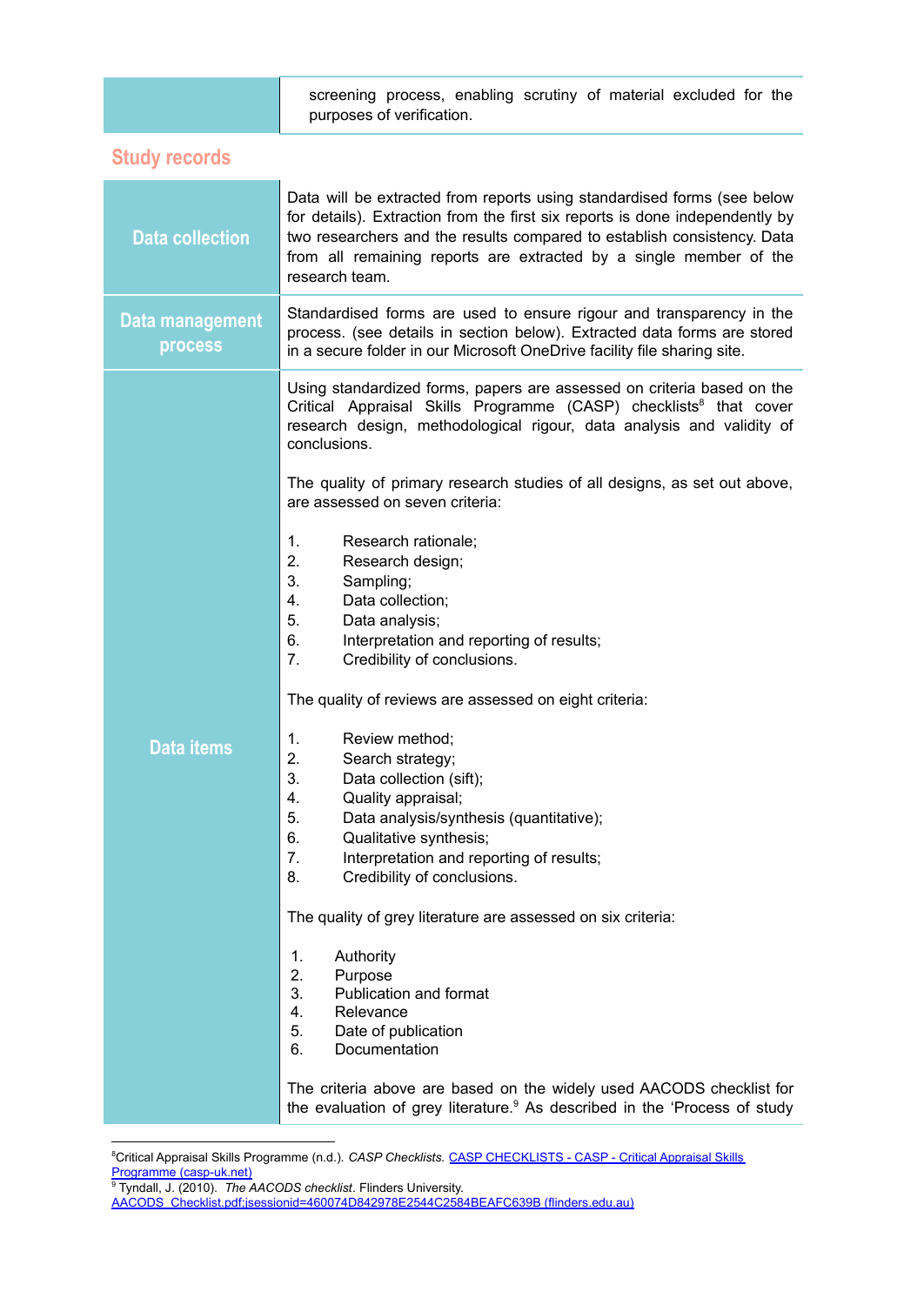|                                       | selection' section of the protocol, grey literature includes unpublished<br>reports from experts working in the field, theses, and dissertations. <sup>10</sup><br>Whilst not all that literature will describe primary research, some will.<br>Papers identified from grey literature searches that do describe primary<br>research will be assessed using the seven primary research criteria.                                                                                                                                                                                                                                                                                                                                                                                                                                                                                                                                                                                                                                                                                                 |
|---------------------------------------|--------------------------------------------------------------------------------------------------------------------------------------------------------------------------------------------------------------------------------------------------------------------------------------------------------------------------------------------------------------------------------------------------------------------------------------------------------------------------------------------------------------------------------------------------------------------------------------------------------------------------------------------------------------------------------------------------------------------------------------------------------------------------------------------------------------------------------------------------------------------------------------------------------------------------------------------------------------------------------------------------------------------------------------------------------------------------------------------------|
| <b>Outcomes and</b><br>prioritisation | We distinguish between primary and intermediate outcomes. Intermediate<br>outcomes are those that lie on the causal pathway to the primary or final<br>outcomes. <sup>11</sup><br><b>Primary outcomes</b><br>Outcomes specifically associated with interventions designed to<br>address extra-familial/out of home harm. These may include<br>improved physical health outcomes, mental health and emotional<br>wellbeing outcomes, social outcomes, or any other outcomes<br>identified by teenagers or their families and carers as important<br>Intermediate outcomes<br>Improved knowledge and understanding of care needed by<br>teenagers<br>Improved relationships between practitioners and families<br>Improved understanding of how to effectively tailor interventions<br>to the needs of teenagers<br>Improved understanding of effective support for teenagers, their<br>families and carers<br>Improved knowledge of how to develop culturally safe practice<br>The outcomes described reflect the review objectives set out by WWCSC<br>and SCIE review guidelines. <sup>12</sup> |
|                                       |                                                                                                                                                                                                                                                                                                                                                                                                                                                                                                                                                                                                                                                                                                                                                                                                                                                                                                                                                                                                                                                                                                  |

# **Part 3) Risk of bias assessment**

<span id="page-6-0"></span>

| Risk of bias                                 | Evaluation criteria used to assess the quality of included publications (see                                                                                                                           |
|----------------------------------------------|--------------------------------------------------------------------------------------------------------------------------------------------------------------------------------------------------------|
| assessment criteria                          | above) includes assessment of the risk of bias in findings                                                                                                                                             |
| <b>Purpose of risk of</b><br>bias assessment | Risk of bias assessment is a critical element in the data synthesis<br>process. It will be used to establish the degree of confidence the<br>cumulative evidence provides in supporting interventions. |

# **Part 4) Summarising the evidence**

<span id="page-6-1"></span>

| Data synthesis | Based on initial searches and experience of conducting reviews in this area,<br>we anticipate that the majority of papers will not be rigorous quantitative<br>studies and as such, quantitative synthesis is unlikely to be the most<br>appropriate reporting style. |
|----------------|-----------------------------------------------------------------------------------------------------------------------------------------------------------------------------------------------------------------------------------------------------------------------|

<sup>10</sup> Adams, J., Hillier-Brown, F.C., Moore, H.J., Lake, A.A., Araujo-Soares, V., White, M., & Summerbell, C. (2016). Searching and synthesising 'grey literature' and 'grey information' in public health: critical reflections on three case studies. *Syst Rev* 5**,** 164 (2016). https://doi.org/10.1186/s13643-016-0337-y

<sup>11</sup> Seuc, A.H., Peregoudov, A., Betran, A.P., & Gulmezoglu, A.M. (2013). Intermediate outcomes in randomized clinical trials: an introduction. *Trials* **14**:78

<sup>12</sup> Rutter, D., Francis, J., Coren, E. and Fisher, M. (2010). *SCIE Research resource 1: SCIE systematic research reviews: guidelines (2nd edition* SCIE Research resource 1: SCIE [systematic](https://www.scie.org.uk/publications/researchresources/rr01.asp) research reviews: guidelines [pg. 37, para 125]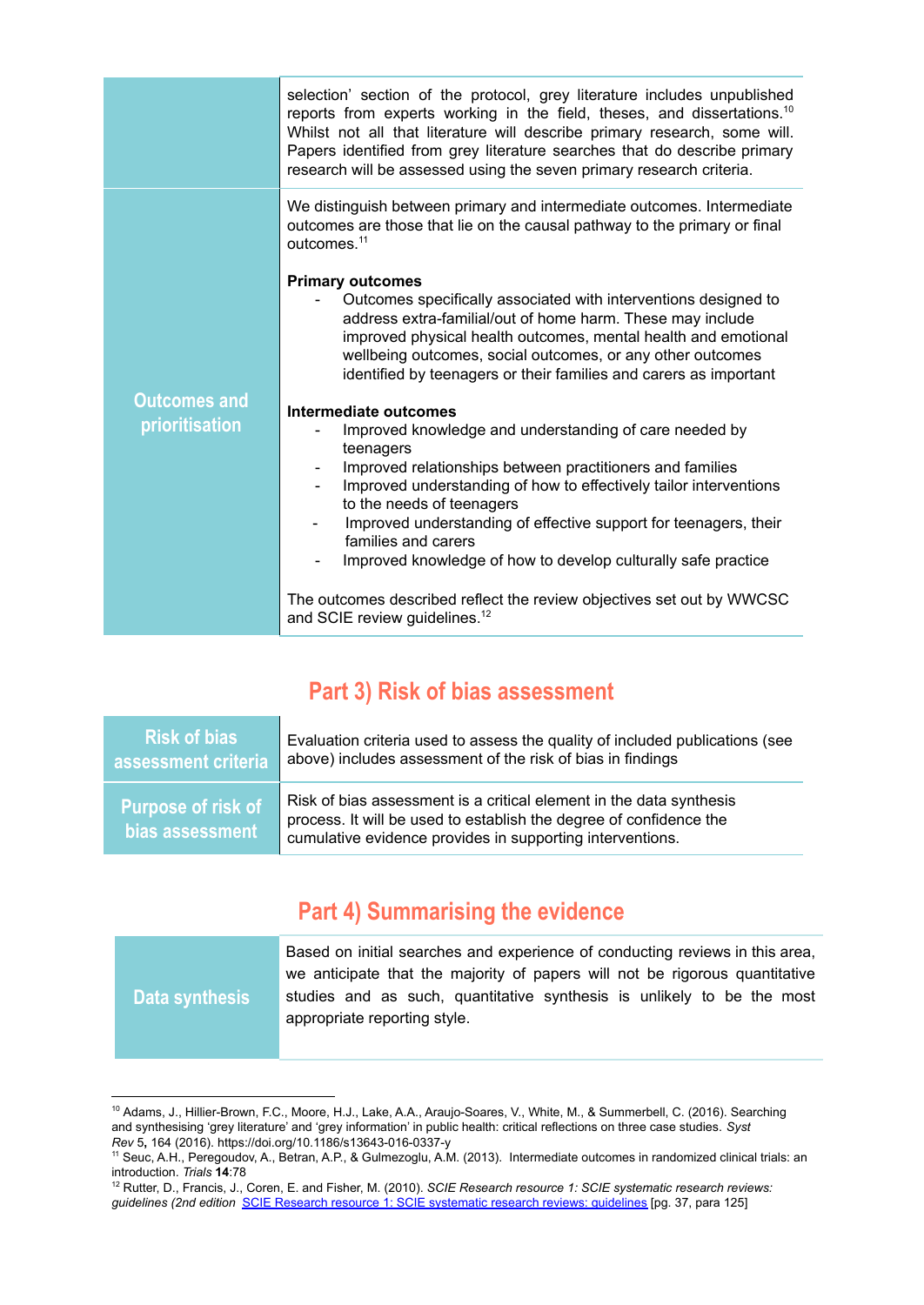|                                                         | The Cochrane guidelines specify using a narrative synthesis to report review<br>findings. <sup>13</sup> We follow Economic and Social Research Council guidelines to<br>pull together the findings into a narrative synthesis. The defining<br>characteristic of this method is that it uses text to 'tell the story' of the findings<br>from the included studies. A narrative synthesis includes four key elements:<br>(i) Developing a theory of how the intervention works, why and for whom; (ii)<br>Developing a preliminary synthesis of findings of included studies; (iii)<br>Exploring relationships in the data; and (iv) Assessing the robustness of the<br>synthesis. <sup>14</sup>                                                                                                                                                                                                                                                         |
|---------------------------------------------------------|----------------------------------------------------------------------------------------------------------------------------------------------------------------------------------------------------------------------------------------------------------------------------------------------------------------------------------------------------------------------------------------------------------------------------------------------------------------------------------------------------------------------------------------------------------------------------------------------------------------------------------------------------------------------------------------------------------------------------------------------------------------------------------------------------------------------------------------------------------------------------------------------------------------------------------------------------------|
| Meta-bias(es)                                           | n/a                                                                                                                                                                                                                                                                                                                                                                                                                                                                                                                                                                                                                                                                                                                                                                                                                                                                                                                                                      |
| <b>Confidence in</b><br>cumulative<br>evidence          | Using the data extracted using standardized forms, the cumulative strength<br>of evidence will be assessed against four essential characteristics as<br>described by the Department for International Development (DfID). <sup>15</sup><br>The quality of individual articles or papers;<br>$\bullet$<br>The quantity (number) of papers that make up the body of evidence;<br>$\bullet$<br>The consistency of the findings from studies; and<br>$\bullet$<br>The context in which the available evidence has been collected: how well<br>$\bullet$<br>the evidence collected in a particular context can be generalised to<br>another.<br>The DfID approach to assessing the cumulative strength of evidence is<br>particularly well-suited to summarising studies typical of social research. It is<br>informed by both the GRADE framework (designed for assessing the quality<br>of medical evidence) <sup>16</sup> , CASP checklists. <sup>17</sup> |
| <b>Reporting and</b><br><b>interpreting</b><br>findings | The findings will be written up in a report using WWCSC's pre-specified<br>review template. It will include an overview of the area, an account of<br>methods and results, strengths and limitations of the review process and<br>evidence base.<br>The report will include analysis of how existing research findings can be<br>translated into practice. The team of practitioners, academics, and policy<br>evaluators will distil research findings into actionable findings for<br>policymakers and practitioners. The approach will be tailored to meet the<br>WWCSC such that the implications of findings for practice, policy<br>needs of<br>and research are clearly and usefully communicated.                                                                                                                                                                                                                                                |

### **Registration**

<span id="page-7-0"></span>The review was registered with the OSF on 19/10/2021. Registration link: [10.17605/OSF.IO/QTVSE](https://doi.org/10.17605/OSF.IO/QTVSE)

<sup>13</sup>Higgins JPT, Thomas J, Chandler J, Cumpston M, Li T, Page MJ, Welch VA (editors).(2021). *Cochrane Handbook for Systematic Reviews of Interventions version 6.2*. Chichester (UK): John Wiley & Sons. <https://training.cochrane.org/handbook/current/chapter-15>

<sup>14</sup> Popay, J., Roberts, H., Sowden, A., Petticrew, M., Arai, L., Rodgers. M., Britten, N., Roen, K., & Duffy, S., (2006) *Guidance* on the conduct of narrative synthesis in systematic reviews: a product from the ESRC Methods Programme. Lancaster University.

[https://www.researchgate.net/publication/233866356\\_Guidance\\_on\\_the\\_conduct\\_of\\_narrative\\_synthesis\\_in\\_systematic\\_review](https://www.researchgate.net/publication/233866356_Guidance_on_the_conduct_of_narrative_synthesis_in_systematic_reviews_A_product_from_the_ESRC_Methods_Programme) [s\\_A\\_product\\_from\\_the\\_ESRC\\_Methods\\_Programme.](https://www.researchgate.net/publication/233866356_Guidance_on_the_conduct_of_narrative_synthesis_in_systematic_reviews_A_product_from_the_ESRC_Methods_Programme)

<sup>15</sup> Department for International Development (2014). *"Assessing the Strength of Evidence" How to Note*. London: DfID How to Note: Assessing the Strength of Evidence - GOV.UK (www.gov.uk)

<sup>16</sup> Guyatt, G.H., Oxman, A.D., Kunz, R., Vist, G.E., Falck-Ytter, Y., Schünemann, H.J. (2008). What is "quality of evidence" and why is it important to clinicians? *British Medical Journal*, 336:995. What is "quality of [evidence"](https://www.bmj.com/content/336/7651/995) and why is it important to [clinicians?](https://www.bmj.com/content/336/7651/995) | The BMJ

<sup>17</sup> Critical Appraisal Skills Programme (n.d.). *CASP Checklists.* CASP [CHECKLISTS](https://casp-uk.net/casp-tools-checklists/) - CASP - Critical Appraisal Skills Programme [\(casp-uk.net\)](https://casp-uk.net/casp-tools-checklists/)